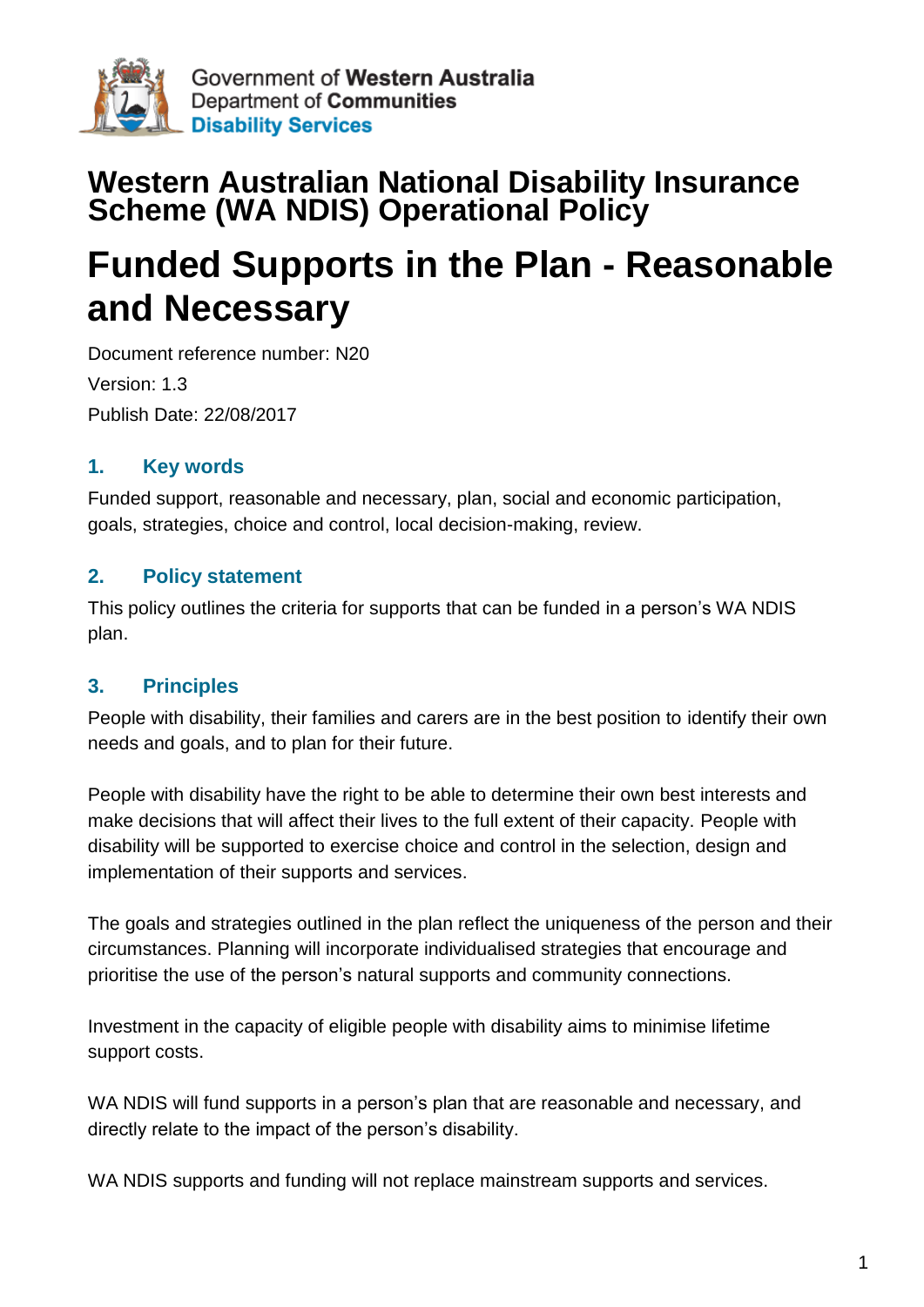# **4. Introduction**

In collaboration with a Local Coordinator, the person with disability will develop a plan based on his or her identified goals and the exploration of a range of strategies and options to achieve these goals. This process may include people who are known and trusted by the person, in accordance with the person's preferences and needs.

Some people may require little support in the planning process and their connection with a Local Coordinator may be minimal, while in other instances a person may want the Local Coordinator and other people more closely involved.

As part of the planning process, the Local Coordinator will undertake a support needs assessment to inform the disability-related supports and services required to achieve the person's goals in the plan. Refer to section 6.2 below for further information on support needs assessment.

The plan will reflect and acknowledge the importance of informal, natural supports already available to the person (such as family, friends and community connections), and use these wherever appropriate. In-kind supports (i.e. disability services and programs that are provided by other Government agencies, and incorporated in a person's plan) and mainstream supports are also utilised wherever possible. Funded supports will not duplicate or replace informal supports.

When there are changes in the person's life and/or the disability sector, access to reasonable and necessary supports will continue to be provided. These supports will facilitate achievement of similar outcomes to the supports in place prior to the change.

In exceptional circumstances, approval may be given to fund supports and services to ensure continuity of services. Where continuity of support is outside the criteria outlined below, out-of-policy decisions will require approval by the Executive Director, Local Operations.

The plan will be considered for endorsement by the Local Coordinator. Where funded supports are included, the plan must be approved in accordance with the Delegation Framework for Approval of WA NDIS Plan Funding.

In endorsing each plan, the Local Coordinator will take into consideration the planning principles, WA NDIS policies and the need to ensure value for money. The Local Coordinator will also consider any funding of reasonable and necessary supports in a plan directly with reference to the relevant Support Clusters and Price Framework.

The plan will be reviewed at least once every 12 months to determine whether the plan assisted the person to achieve their plan goals. The review is undertaken with the person and any other people they wish to include or an otherwise identified person who may have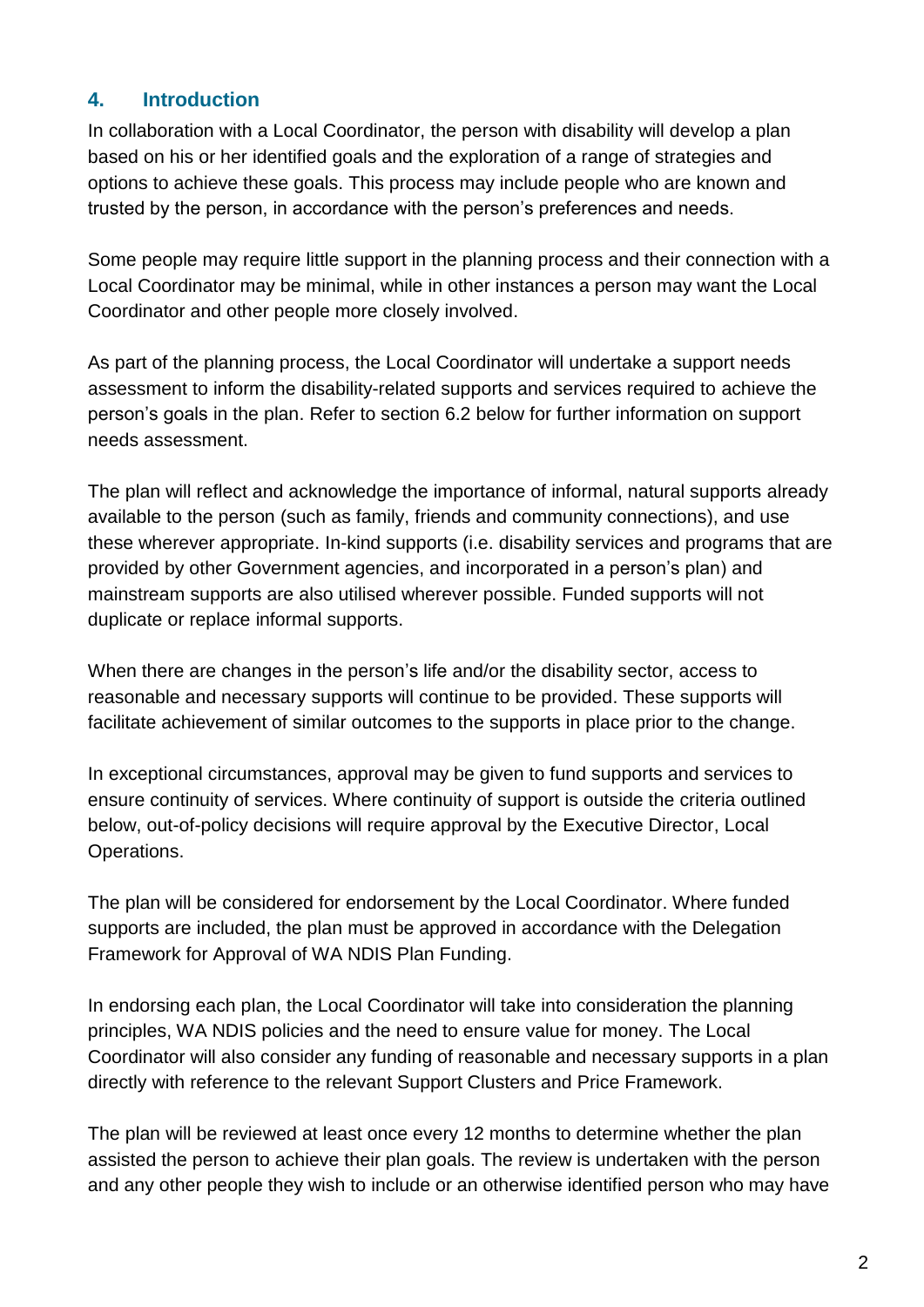relevant information (see WA NDIS Operation Policy – Review of Plans).

# **5. Definition**

#### **Reasonable and necessary supports**

Reasonable and necessary supports relate to the person's disability and meet each of the following criteria:

- The support will assist the person to pursue the goals and vision set out in the plan.
- The support will assist the person to undertake activities that facilitate their social and economic participation.
- The support represents value for money in that the costs of the support are reasonable, relative to both the benefits achieved and the cost of alternative support (see Appendix 1).
- The support will be, or is likely to be, effective and beneficial for the person, having regard to current good practice (see Appendix 1).
- The funding or provision of the support takes account of what it is reasonable to expect families, carers, informal networks and the community to provide (see Appendix 1).
- The support is most appropriately funded or provided through WA NDIS, and is not more appropriately funded or provided through other service systems:
	- o as part of a universal service obligation (for example, accessible public transport)
	- o in accordance with reasonable adjustments required under a law dealing with discrimination on the basis of disability.

(See WA NDIS Operational Policy Responsibility for Supports – WA NDIS and Mainstream Government Agencies).

# **6. Implementation**

# **The funding decision**

In deciding the supports to be funded under the plan, consideration will be given to:

- the person and their current circumstances
- the person's support needs assessment
- how the strategies outlined in the plan contribute to the person's identified goals
- the supports that can be funded in the plan
- the supports that cannot be funded in the plan
- plan tested against the Reference Package
- general considerations, for example whether the strategies in the plan are aligned with WA NDIS principles.

# **6.1 Information about the person and their current circumstances**

Through discussion, the Local Coordinator gets to know the person and their current circumstances, in the context of their family, friends and community, their experiences, and their goals. This discussion may also include any person the individual (and/or substitute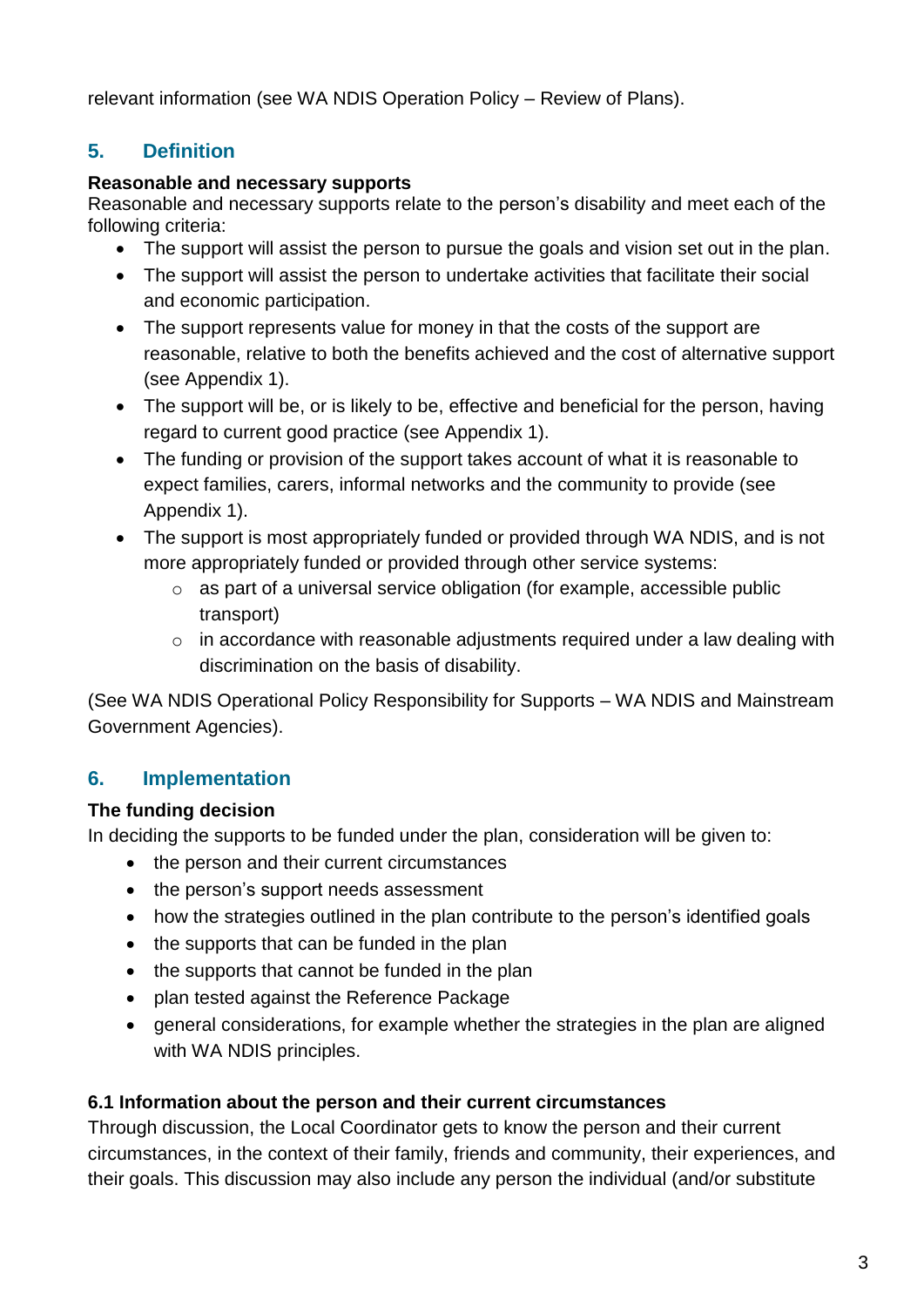decision makers) chooses to assist them, including current providers of services where relevant.

The Local Coordinator takes into consideration how funded supports compliment other funded supports in the person's environment (for example WA NDIS plans for siblings, other family members or people who reside with the person).

The development of a new plan will occur in a timely manner to minimise disruption to the person and to the current supports.

#### **6.2 The person's support needs assessment**

The Local Coordinator will consider information about the person's circumstances, and use the support needs assessment in determining funded supports. Other information from a range of sources, such as the eligibility assessment and clinical reports, will also be taken into consideration (see WA NDIS Operational Policy – Support Needs Assessment).

#### **6.3 How the strategies requiring funding outlined in the plan contribute to the identified goals**

The Local Coordinator will consider how a funded support will help the person to pursue their goals in the plan, and to maximise his or her independence and participation in the community.

#### **6.4 Supports that can be funded in the plan**

A support will be funded through WA NDIS if the Local Coordinator and other relevant decision-makers under the Delegation Framework for Approval of WA NDIS Plan Funding are satisfied that all of the reasonable and necessary criteria are met (see Appendix 1).

# **6.5 Supports that cannot be funded in the plan**

A support will not be funded through WA NDIS if:

- it is likely to cause harm to the person or pose a risk to others
- it is not related to the person's disability
- it duplicates other supports provided to the person
- it relates to day-to-day living costs (for example, rent, groceries and utility fees) that are not attributable to a person's disability support needs
- the provision of the support would be contrary to:
	- o a law of the Commonwealth
	- $\circ$  a law of the State or Territory in which the support would be provided
- the support consists of income replacement.

#### **6.6 Plan tested against the Reference Package**

The Local Coordinator will compare the funded supports against a Reference Package Funding Range Indicator. This tool indicates whether the person's annual plan funding is comparable with the expected funding level for the person, based on key characteristics.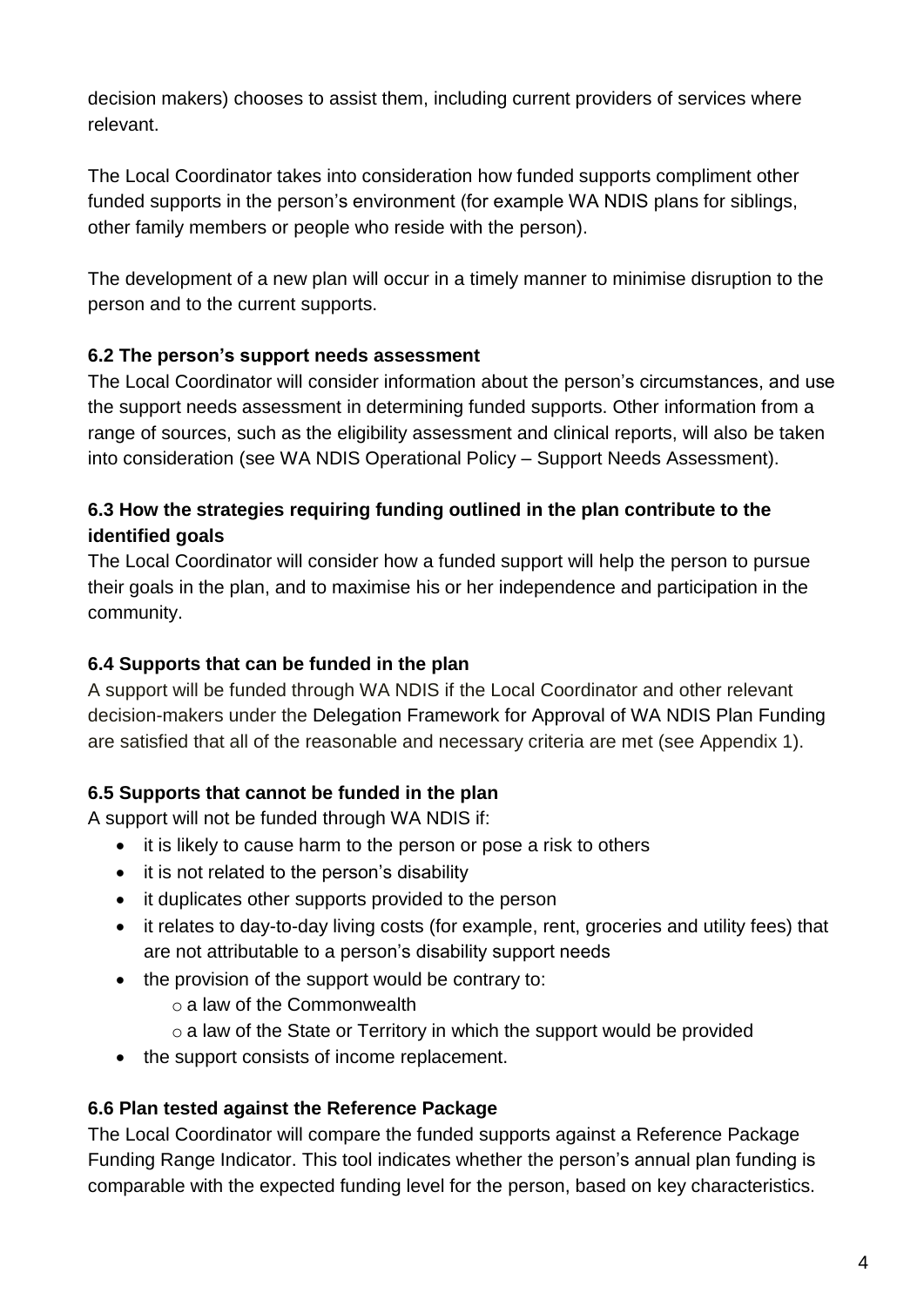Where the recommended funded support is outside the boundaries of the estimated level of support, the reasons are documented and further consideration is required in accordance with the Delegation Framework for Approval of WA NDIS Plan Funding.

#### **6.7 General considerations**

In approving each plan, consideration must be given to WA NDIS policies, planning principles and the need to ensure the financial sustainability of the Scheme. The relevant Support Clusters and Price Framework will be applied.

#### **Approval process**

All plans are required to be considered for endorsement by the Local Coordinator. Funded supports in the plan must be approved in accordance with the Delegation Framework for Approval of WA NDIS Plan Funding. Depending on the level of funding requested, the plan may be required to then progress to the Area Manager, Regional Manager, Executive Director NDIS Operations or Director General for a final decision.

#### **Review of decision**

WA NDIS decisions on reasonable and necessary supports are reviewable decisions. The person will be advised in writing of the decision, that the decision can be reviewed, and of the review and appeals process (see WA NDIS Operational Policy – Reviewing and Appealing WA NDIS Decisions).

# **7. Compliance**

Compliance with this policy is mandatory.

# **8. Communication**

This document will be published on the website and intranet, and relevant employees and other stakeholders advised of its existence.

# **9. Evaluation and review**

This policy will be reviewed in 24 months or whenever required by a significant change to relevant policy, people, process, technology and/or information. Evaluation of the policy will take into account operational learning, feedback from stakeholders and relevant data.

# **10. Related documents**

Disability Services Act 1993 Disability Services Regulations 2004 WA NDIS Planning Framework Delegation Framework for Approval of WA NDIS Plan Funding Family Members as Paid Support Workers Policy WA NDIS Operational Policy:

• Plan Development and Plan Changes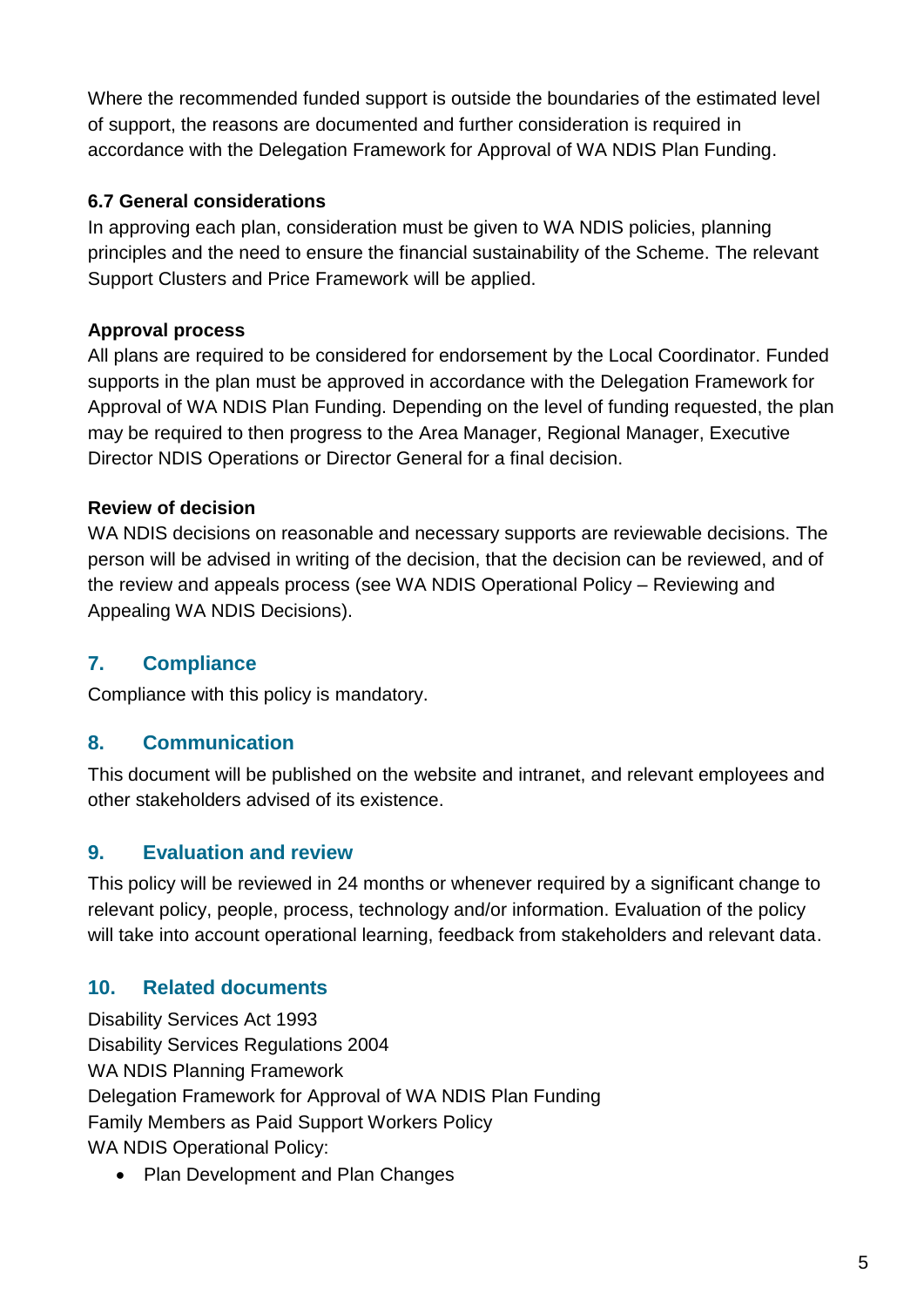- Individualised Funding Policy
- Support Needs Assessment
- Reviewing and Appealing WA NDIS Decisions

NDIS [\(Supports for Participants\) Rules](http://www.comlaw.gov.au/Current/F2013L01063) 

[NDIS \(Plan Management\) Rules](http://www.comlaw.gov.au/Current/F2013L01064) 

WA NDIS Perth Metropolitan: Support Clusters and Price Framework

WA NDIS South West: Support Clusters and Price Framework

WA NDIS Kimberley: Support Clusters and Price Framework

WA NDIS Pilbara: Support Clusters and Price Framework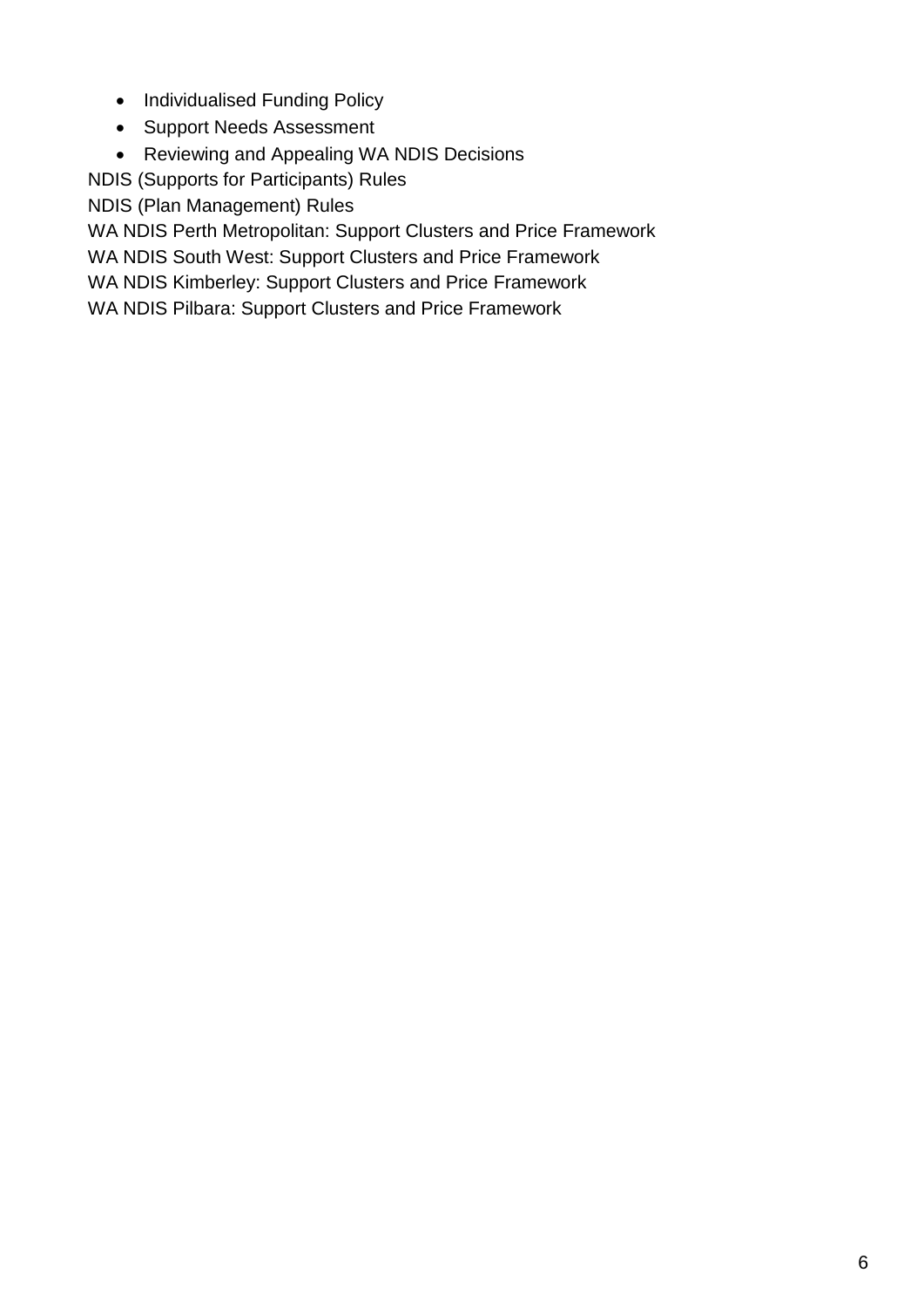#### **Appendix 1: Explanatory notes**

#### **Value for money**

In deciding whether a support represents value for money in the costs of the support are reasonable, relative to both the benefits achieved and the cost of alternative support, the following matters must be considered:

- whether there are comparable supports which would achieve the same outcome at a substantially lower cost
- whether there is evidence that the support will substantially improve the life stage outcomes for, and be of long-term benefit to, the person
- whether funding or provision of the support is likely to reduce the cost of the funding of supports for the person in the long-term (for example, some early intervention supports may be value for money given their potential to avoid or delay reliance on more costly supports)
- for supports that involve the provision of assistive technology and/or home modifications
	- $\circ$  the comparative cost of purchasing or leasing the equipment or modifications
	- o whether there are any expected changes in technology or the person's circumstances in the short-term that would make it inappropriate to fund the equipment or modifications
- whether the cost of the support is comparable to the cost of supports of the same kind that are provided in the area in which the person resides
- whether the support will increase the person's independence and reduce the person's need for other kinds of supports (for example, some home modifications may reduce a person's need for home care).

In determining the price component of the value for money criterion for services purchased using self-managed funds, the cost of equivalent supports in the person's local area and the range of costs for equivalent supports as per the relevant Support Clusters and Price Framework should be considered.

#### **Effective and beneficial for the person**

In deciding whether a support will be, or is likely to be, effective and beneficial for a person, the Local Coordinator will consider the available evidence of the effectiveness of the support for other people in similar circumstances. The evidence may include:

- published and peer-reviewed literature and any consensus of expert opinion
- the lived experience of the person or their carers
- any lessons learnt during the operation of the WA NDIS.

In determining whether a support will be, or is likely to be, effective and beneficial for a person, the Local Coordinator may also obtain expert advice.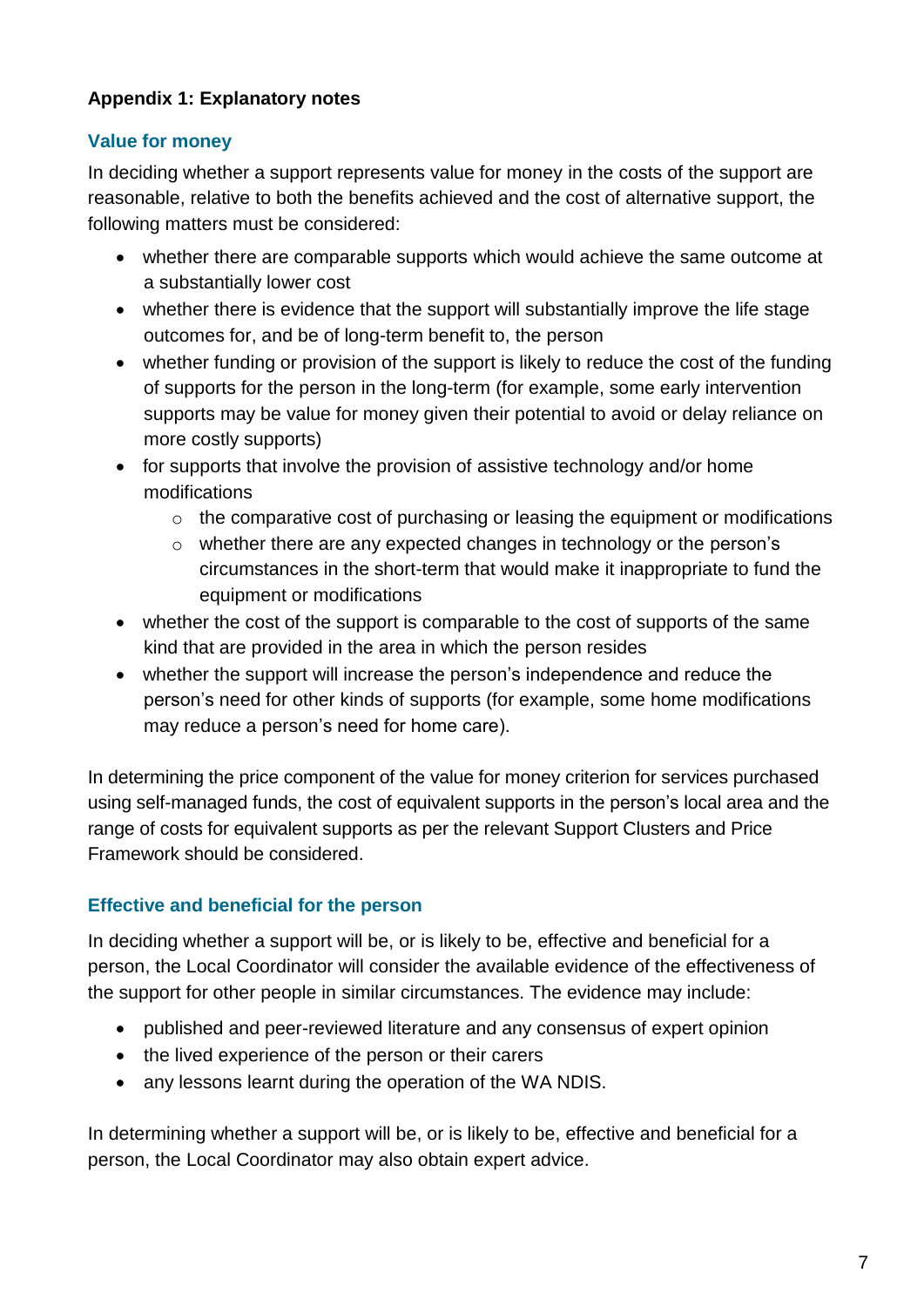For specialist clinical supports, consideration will be given to the level of evidence<sup>1</sup> available for the clinical support and its likely applicability to the individual and their unique situation.

For a specialist clinical support to be effective or beneficial it must be, minimally, designed and supervised by an appropriately registered health care professional, who is working in line with established practice norms within their discipline and within the scope of their competence. Under cluster 8 of the Support Cluster and Pricing Frameworks, all therapy assistants are required to be under the supervision of a therapist.

It is recommended that the local Allied Health Consultant provides information on the likely effectiveness or benefit to the individual of any specialist clinical support.

#### **Reasonable family, carer and other support**

In deciding whether funding or provision of a support takes into account of what it is reasonable to expect families, carers, informal networks and the community to provide, the following matters must also be considered:

#### **For all people with disability:**

• the desirability of supporting and developing the potential contributions of informal supports and networks within their communities.

#### **For a child in WA NDIS:**

- that it is normal for parents to provide substantial care and support for children
- whether, because of the child's disability, the child's care needs are substantially greater than those of other children of a similar age
- the extent of any risks to the wellbeing of the person's family members or carers
- whether the funding or provision of the support for a family would improve the child's capacity or future capacity, or would reduce any risk to the child's wellbeing.

# **For an adult in WA NDIS:**

- the extent of any risks to the person's wellbeing arising from the person's reliance on the support of family members, carers, informal networks and the community
- the suitability of family members, carers, informal networks and the community to provide the supports that the person requires, including such factors as:
	- $\circ$  the age and capacity of the person's family and/or carers, including the extent to which family and community supports are available to sustain them in their caring role
	- $\circ$  the intensity and type of support that is required and whether it is age and gender appropriate for a particular family member or carer to be providing that support

 $\overline{\phantom{a}}$ <sup>1</sup> National Health and Medical Research Council